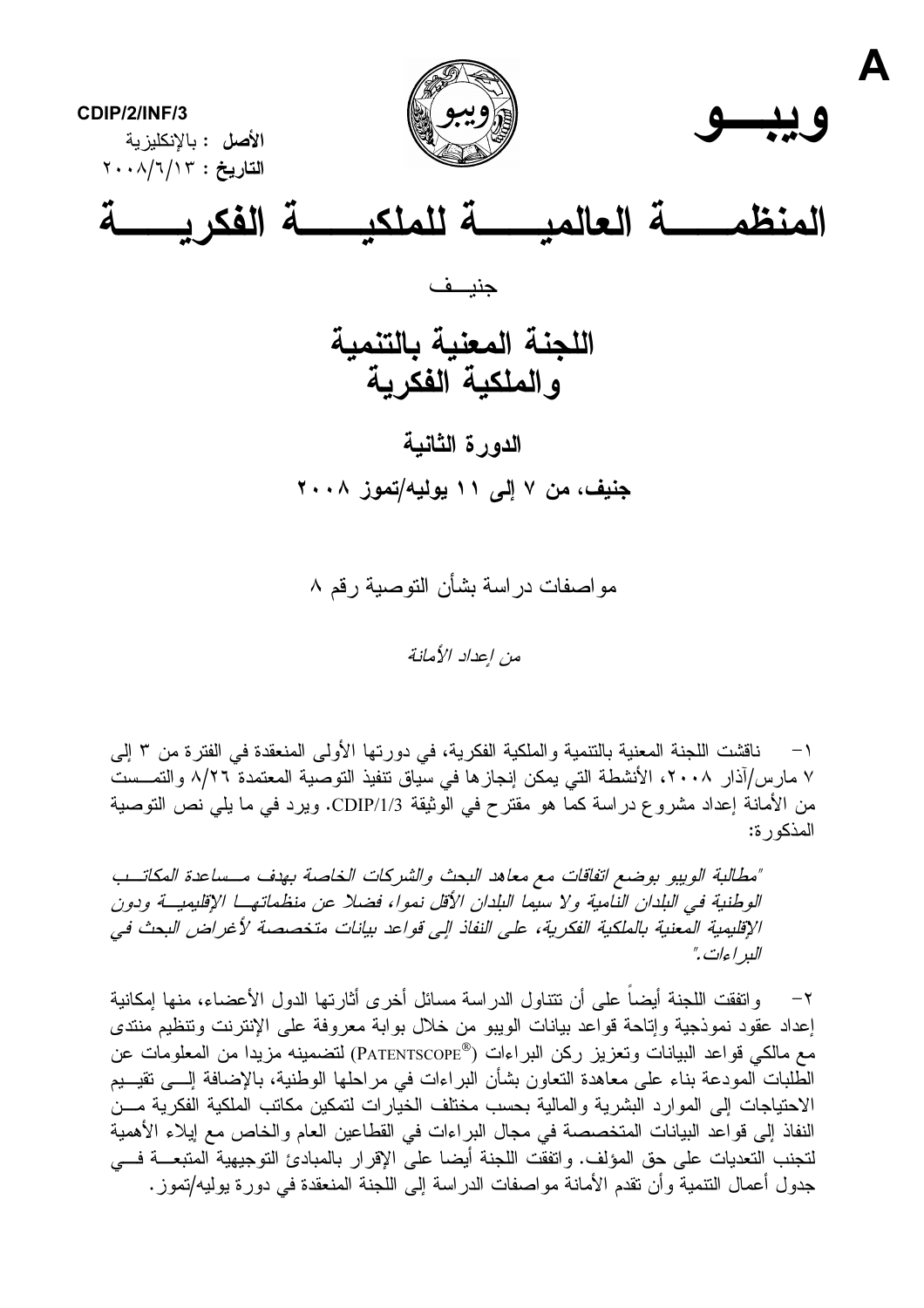٣– وعليه، أعدت الأمانة المواصفات المرفقة طيه. وتركز مواصفات الدراسة على القضايا التالية:

- ( أ ) تحليل احتياجات كل بلد؛ (ب) واستعراض قواعد بيانات البراءات المتخصصة؛ (ج) واستعراض قواعد البيانات المتخصصة في سندات غير البراءات؛ ومقارنة بين القيمة المضافة لقواعد البيانات التجارية وقواعد البيانات المجانية؛  $(\textbf{c})$ (۵) والقضايا والنوصيات الني يمكن استخلاصها من الدراسة؛
	- (و) والموارد الضرورية: البشَّرية والمالية.

٤– إن اللجنة مدعوة إلى الإحاطة علماً بالمعلومات الواردة في هذه الوثيقة.

[يلي ذلك المرفق]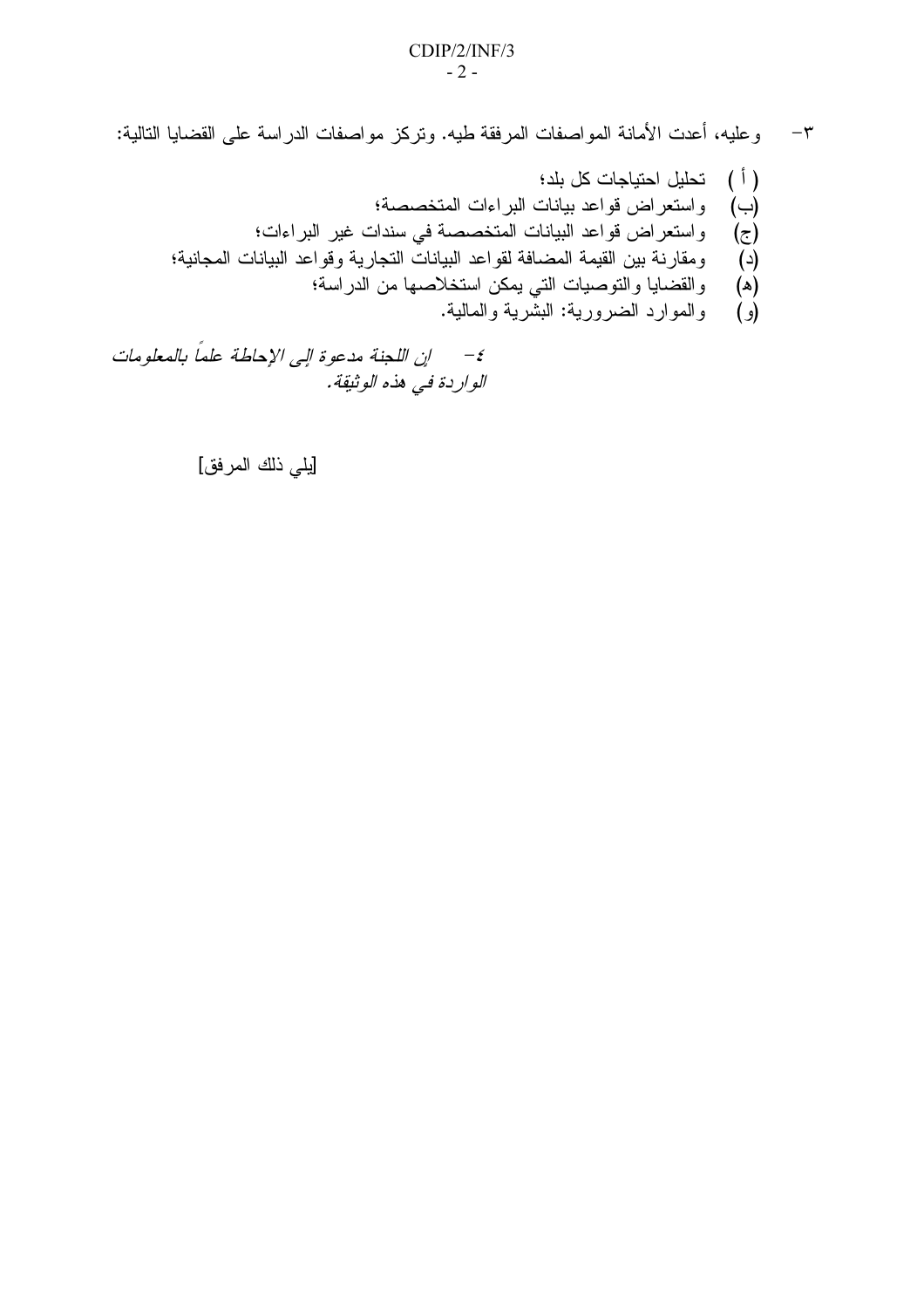## $CDIP/2/INF/3$

## **ANNEX**

## المر فق

مو اصفات در اسة بشأن التوصبة ر قم ۸

( أ ) تحليل احتياجات كل بلد

توخياً لتقييم احتياجات كل مكتب من مكاتب البر اءات أو الملكية الفكرية الوطنية تقييماً شــــاملاً في إطار نيسير سبل الحصول على المعلومات النقنية والعلمية ينبغي نحليل الاحتياجات الفعلية من أجل نقديم ما يلي من معلومات:

الأنشطة الوطنية لمنح للبر اءات (حجم البر اءات) فيمـــا يتعلـــق بالإحـــصـاءات الاقتصادية والمالية والديمغر افية في هذا المجال مثل عدد مرات الإيداع الأول عن كل مليون نسمة

احتياجات مكاتب الملكية الفكرية من حيث متطلبات النظام الوطني للبسراءات سواء أكان هذا النظام يسمح تحديداً بالبحث في حالة النقنية الصناعية الــسابقة وبإخـــضاعها لفحـــص موضوعي أم كان مجرد نظام للتسجيل

احتياجات المنتفعين (سواء الاحتياجات الأكاديمية أم التجارية أم الصناعية) فيما يتعلَّق بالنفاذ مباشرة إلى قواعد بيانات متخصصة.

ولا ينبغي الاتفاق على نطاق تحليل الاحتياجاب فحسب، بل على مداه أيضاً. ومن المفترض أن يتوسع هذا التحليل ليشمل البلدان ذات الدخل المنخفض والمتوسط ومنها البلدان الأقل نمواً.

وسيُصاغ تحليل الاحتياجات بالاستعانة بما هو متاح للعموم من إحصاءات ومعلومات وطنيـــة نتعلق بالبر اءات، وسيُستكمل باستبيان مُوزَّع على كل مكتبٌ من المكاتب الوطنية للبر اءات.

(ب) استعراض قواعد بيانات البراءات المتخصصة

بالنظر إلىي احتواء الإنترنت على مجموعة واسعة من خدمات قواعــد البيانـــات المتخصـــصة المجانية والتجارية، فإن من المعتزم استعراض وظائف البحث لتلك الخدمات.

وينبغي على وجه الخصوص نقييم نكاليف الخدمات النجارية لقواعد البيانـــات. ولأن مقـــدمي الخدمات النجارية لا يحددون دائماً من البداية هذه النكاليف أو لا يشيرون إليها بوضــــوح، فــــاٍن مــــن المعتز م الاستفسار من الجهات المعنية.

> استعراض قواعد البيانات المتخصصة في سندات غير البراءات  $(\tau)$

ينبغي القيام باستعر اض لقواعد البيانات المتخصصة في سندات غير البر اءات شبيه باستعر اض قواعد بيانات البر اءات. وتتسارع وتيرة النفاذ إلى سندات غير البر اءات ووتيرة استرجاعها مما يوسِّع إمكانيات البحث الراهنة عن المعلومات التقنية عموماً ويستكمل نلك الإمكانيات، وهي معلومات لم يكنّ من الممكن البحث عنها حتى الآونة الأخيرة إلا باستخدام قواعد بيانات منسقة. وعلاوة على ذلك، فإن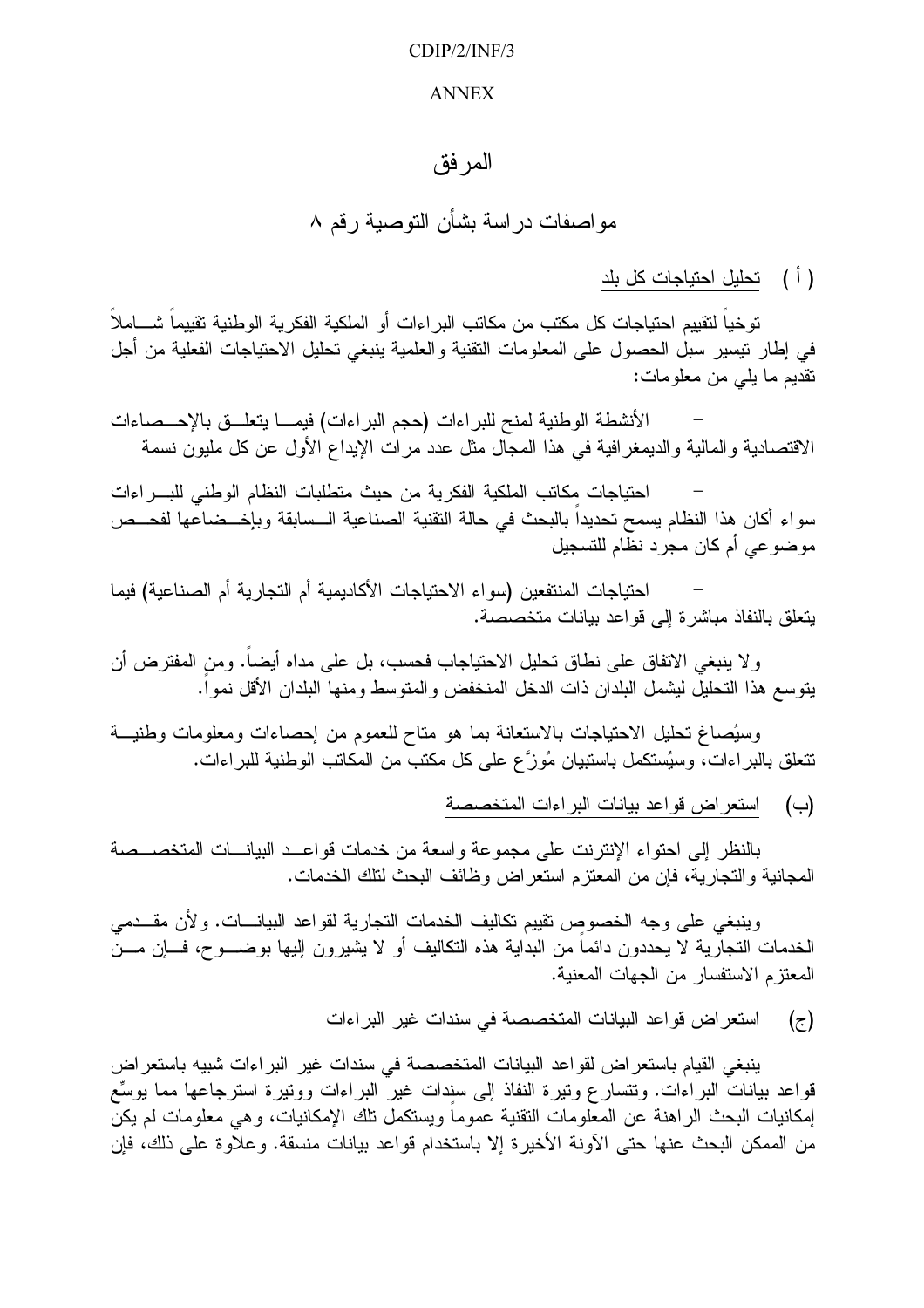السندات غير البراءات تسهم بأكبر قدر ممكن في حالة التقنية الصناعية السابقة المتاحــــة فـــي بعـــض المجالات التقنية من قبيل البيوتكنولوجيا والتكنولوجيا الطبية والعلوم الحاسوبية.

وبخلاف مجموعة البراءات الأساسية التي تتيحها مكاتب البراءات بالمجان في جميـــع أرجـــاء العالم، ليس النفاذ إلى قواعد البيانات المتخصصة في سندات غير البر اءات مجاناً بالــضرور ة. ولهــذا يتأثَّر سلباً نفاذ الكثير من البلدان النامية إلى المعلومات التقنية.

وسيشمل الاستعراض دُور النشر التي تستخدم نظام المصدر المفتوح ودُور النـــشر التجاريـــة التي تتشر السندات غير البر اءات، وسيشمل كَذلك التكاليف التي تتكبدها.

> مقارنة بين القيمة المضافة لقواعد البيانات التجارية وقواعد البيانات المجانية  $\left( \begin{array}{c} 2 \end{array} \right)$

مضبي عقد نقريبا على إطلاق قواعد البيانات المجانية على الإنترنت، ومنذ ذلك الوقت تطورت تلك الخدمات إلى خدمات معقدة نسبياً بعد أن كانت خدمات لا تقدم إلا أبسط وظائف البحث مثل البحث عن رقم المنشور ليس إلا أو البحث في كلمات أساسية في العنوان أو البحث في تـــصنيف البــــراءات. فعلي سبيل المثال يسمح ركن البر اءات (PATENTSCOPE®)، و هو مرفق الويبو ، بالبحث في كامل النص ويقدم كذلك خدمة التحليل البياني والإبلاغ بواسطة نظام الخط الإخباري (RSS) لمراقبة عمليات البحث و غير ذلك. ومما لا شك فيه أن تلك النطور ات ستستمر في المستقبل.

والواضح أن قواعد البيانات التجارية تنطوى على وظائف فعالة مضافة القيمة بالمقارنسة مسع الخدمات المجانية. بيد أن التكاليف الباهظة على الأغلب والمنزنبة على الاستفادة من هــذه الخـــدمات تستدعي التحقق من حجم الفوائد المكتسبة بالمقارنة مع التكاليف.

وعليه فإن من المقترح نحليل التكاليف والفوائد ولا سيما مراعاة نحليــل احتياجـــات مكاتـــب الملكية الفكرية المشار إليها في البند (أ) أعلاه.

> القضايا والتوصيات التبي يمكن استخلاصها من الدراسة (ه)

ستحدد الدراسة قضايا معينة وستصدُر عنها توصيات ستتسقها الويبو وستساعد فسى نتفيــذها، وهي نشمل ما يلبي:

 $"Y"$ تحديد خدمات قواعد البيانات التي يمكن لمكاتب الملكية الفكريسة اسستخدامها بشأن ما يلي:

> قواعد بيانات مجانية للبر اءات ولسندات غير البر اءات وقواعد بيانات تجارية للبر اءات ولسندات غير البر اءات.

منح تراخيص لاستخدام قواعد البيانات التجارية في المكاتب الوطنية للبر اءات في البلدان النامية، بما في ذلك وضع معايير لتحديد المكاتب الوطنية المؤهلة للحـــصول علــــي تلـــك المساعدة.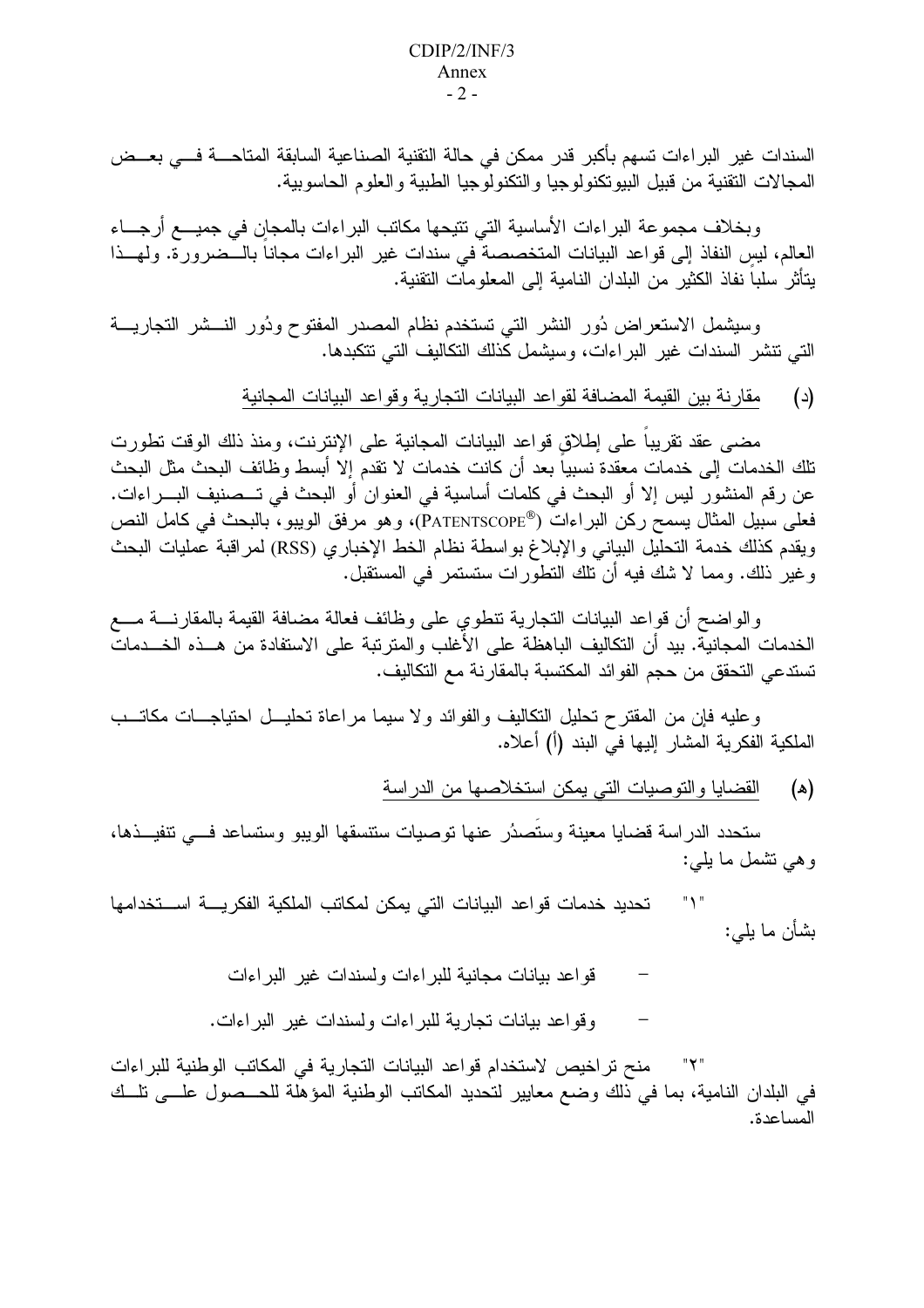نقييم إمكانية التفاوض على عقود نموذجية وتحديد الأسعار على أساس البندين  $"\uparrow"$ (أ) و(ب) الواردين أعلاه.

تعزيز ركن البراءات: سيستمر نطوير خدمة البحث هذه لتشمل مثلا عدة لغات " ٤ " في المستقبل القريب (إمكانية البحث في الوثائق بمختلف اللغات باستخدام لغة بحث واحدة فقط) فـــضلاً عن استخدام المزيد من أدوات البحث والتحليل البياني. وينبغي أيضـاً النظر في استخدام بوابـــة ركـــن البراءات لتقديم خدمات البحث في سندات غير البراءات.

وينبغي للدراسة أن تُبين القدرة على تحسين البحث والنفاذ إلى المعلومات المتعلقة بـــالبراءات وبسندات غير البراءات إلى أقصبي حد في ركن البراءات.

وقد استحدثت الويبو خدمات الويبو الإعلامية المقدمة للبلدان النامية خصيصا "ه" لمساعدتها مباشرة في تلبية احتياجاتها في مجال البحث والفحص. وكانت هذه الخدمات مجانية لسنوات كثيرة وجاءت ثمرة المساهمات النبي قدمها كل من مكاتب الملكية الصناعية فـــي أرجـــاء المعمـــورة و المكتب الدو لي للو يبو .

وتشمل خدمات الويبو الإعلامية المقدمة للبلدان النامية ما يلي:

إعداد مكاتب الملكية الفكرية المانحة تقارير البحث عن حالسة التقنيسة الصناعية القائمة للأفر اد و المؤسسات

وإجراء البحث والفحص، في إطار أحكام برنامج النعاون الدولي بشأن بحــث الاختراعات وفحصـها، حول طلبات البراءات المودعَّة في مكانب الملكية الفكرية، مثل طُّلبات البراءات الواردة من المنظمة الإقليمية الإفريقية للملكية الفكرية (الأريبو) والتبي لا تحظى بالأولوية أو لـــم تُعِــدّ تقارير خاصة بها.

ونقديم معلومات عن وثائق براءات مماثلة كانت قد نُشرت في بلـــدان أخرى (البراءات من الأسرة الواحدة)

نقديم نُسخ عن وثائق البراءات.

وينبغي للدراسة أن تُقيِّم طريقة تطوير خدمات المعلومات في مجال الملكية الفكريــــة لـــصـالح البلدان النامية وبرنامج النعاون الدولمي بشأن بحث الاختراعات وفحـــصها وتحـــديث نلـــك الخـــدمات والبرنامج من أجل الاستفادة منها كخدمة للبحث والفحص الفعال والمركزي في البلدان الناميــــة وفــــي غير ها من البلدان.

تنظيم منتدى لمالكي قواعد البيانات: تبعا لاستعراض قواعد بيانات البسراءات  $"I"$ وسندات غير البراءات وللتحليل الذي يُقارن بين قواعد البيانات المجانية والتجارية، ينبغي النظر فـــي إمكانية تنظيم منتدى لمالكي قواعد البيانات التجاريين من أجل مناقشة أية تسعيرات تفضيلية محتملـــة علمي نطاق واسع والنفاوض عليها.